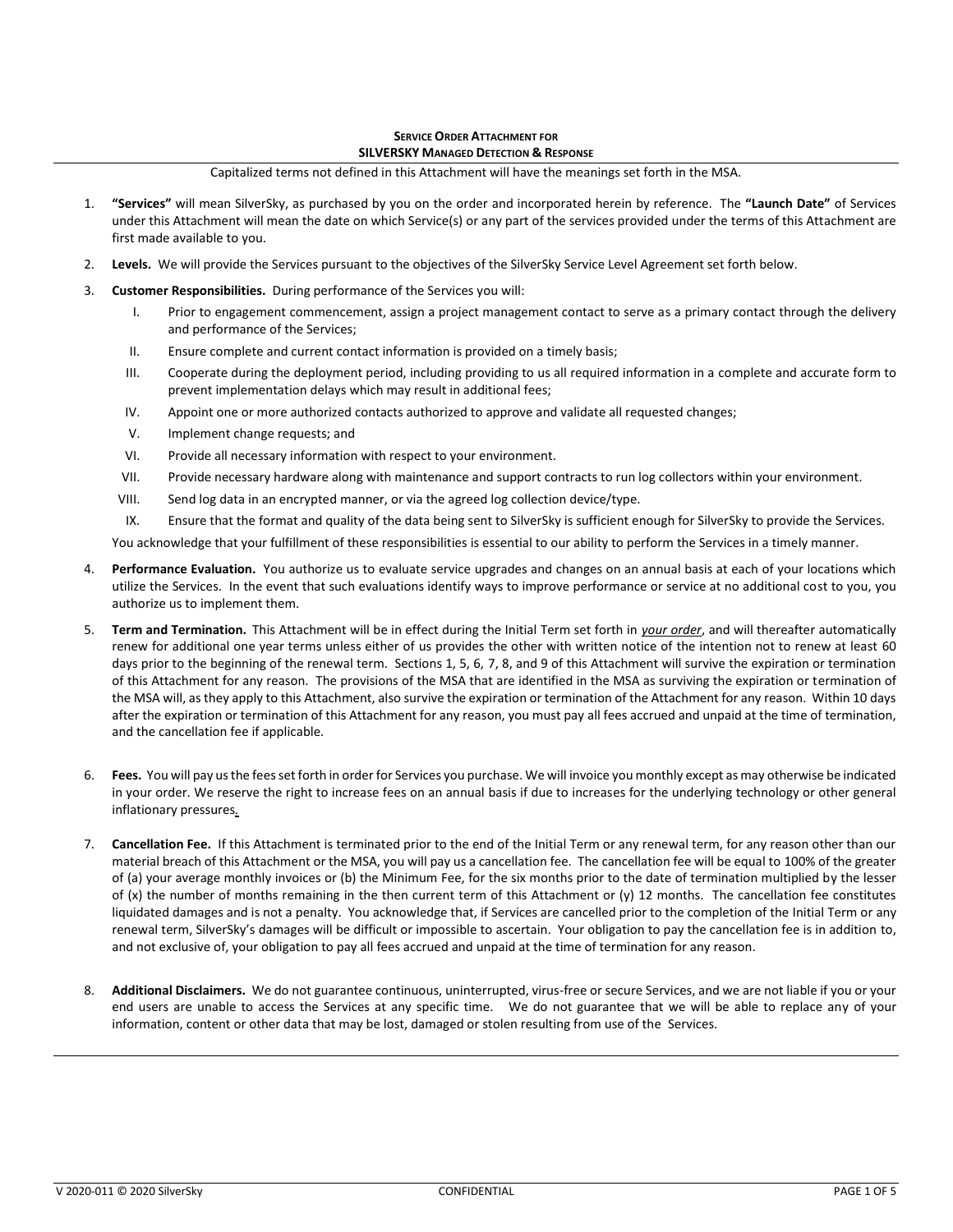# **SERVICE LEVEL AGREEMENT: FOR MANAGED SECURITY SERVICES**

The following terms and conditions apply to the service levels of Services provided pursuant to this Attachment. In the event we fail to meet the levels defined in Service Level Agreement for a minimum of two (2) consecutive months, you must notify us in writing of any violations and allow us thirty (30) days from notification to cure the breach. If still unresolved, you may immediately terminate the Service giving rise to such breach without additional notification or incurring early termination fees within thirty (30) days of our failure to cure.

**1. SERVICE HOURS OF OPERATION.** We maintain Security Operations, Network Operations, and Technical Support departments on a 24 x 7 x 365 basis. You may reach an individual in each of these departments by calling the appropriate support service.

**2. RESPONSE TIME.** We commit to certain incident response times. These commitments are subject to your providing us accurate and current contact information for your designated points of contact. Our failure to respond in accordance with the parameters defined herein will entitle you to receive, as your sole remedy and our sole obligation, credits described below, *provided however*, that you may obtain no more than one credit per day, regardless of how often in that day we failed to meet these parameters.

### **2.1 Definitions of Incident Severity**

**Critical** – This category of incident may have a severe impact to your network or system and indicates a compromise. Samples of incidents that fall under this category: malware infection, backdoor or Trojan traffic, outbound DDoS, and bot net traffic

**High** – This category of incident may have a high impact on your network or system and could lead to malware infection, data leakage, and disruption of operations due to network or system down time. Samples of incidents that fall under this category: download of malicious software, leakage of file from internal network, DoS or DDoS, P2P traffic (torrent), cloud storage traffic, and exploit launching

**Medium** – This category of incident has a medium level of impact on your network or system and could lead to unnecessary leakage of information or exposure of vulnerabilities Samples of incidents that fall under this category: port scans, vulnerability scans, social media traffic, unusual network traffic, and multiple failed logins

**Low** – This category of incident shows little impact on the client. This is mostly informational alerts to inform the client. Samples of incidents that fall under this category: login or logout notifications, failed login notifications, application or system update notification, and application or system error message

**Informational** – This category of incident shows no impact on you. This is only informational alerts to track activity. Samples of incidents that fall under this category: false positives, approved scanning vendors, and test alerts.

The severity level of each incident is determined by the us based on the nature of the incident identified. You may indicate to us that an identified incident is of a lower priority if you are not vulnerable to such attack.

### **2.2 Incident Severity Response Times**

Critical/High Alerts - Response within 10 minutes upon identification of incident and a Tier 1 credit if missed

Medium/Low Alerts - Response within 24 hours upon identification of incident and a Tier 2 credit if missed

**3. SERVICE AVAILABILITY GUARANTEE.** Our commitment is to have the Services available 99.5% of the time and as set forth below. At your request, we will calculate the number of minutes the Service(s) were not available to you in a calendar month ("Service Unavailability"). Service Unavailability will not include unavailability continuing for an hour or less or any unavailability that you fail to report to us within five (5) days. Failure to meet the service level described in this Section will entitle you to receive a Tier 1 credit.

**4. MAINTENANCE.** We reserve the following weekly maintenance windows during which you may experience periodic service outages:

- (i) Tuesday and Thursday (12 AM 2 AM ET)
- (ii) Saturday (12 AM 5 AM ET)

In the event we must perform maintenance during a time other than the service windows provided above, we will provide notification prior to performing the maintenance.

**5. CREDIT REQUEST AND PAYMENT PROCEDURES.** For failures to meet service levels herein in a calendar month, you will be entitled to receive a credit as specified below:

- (i) **Tier 1.** Equal to twice the prorated portion of the monthly fee for the affected service; or
- (ii) **Tier 2.** Equal to the prorated portion of the monthly fee for the affected service;

*provided however* that a breach of this SLA due to Exceptions described below will not qualify for such credits.

To receive a credit under this SLA, you must be current with your payments at the time Service Unavailability occurred. In addition, all credit requests must be submitted in writing, either through our ticketing system, via email or fax, or by certified U.S. mail, postage prepaid. You must submit each request for credit within seven (7) days of the occurrence giving rise to the credit claim. The total credit amount we will pay to you in any calendar month will not exceed, in the aggregate, half of the total fees invoiced to you for the Services for which a claim is made in the applicable month. (Credits are exclusive of any applicable taxes charged to you or collected by us.)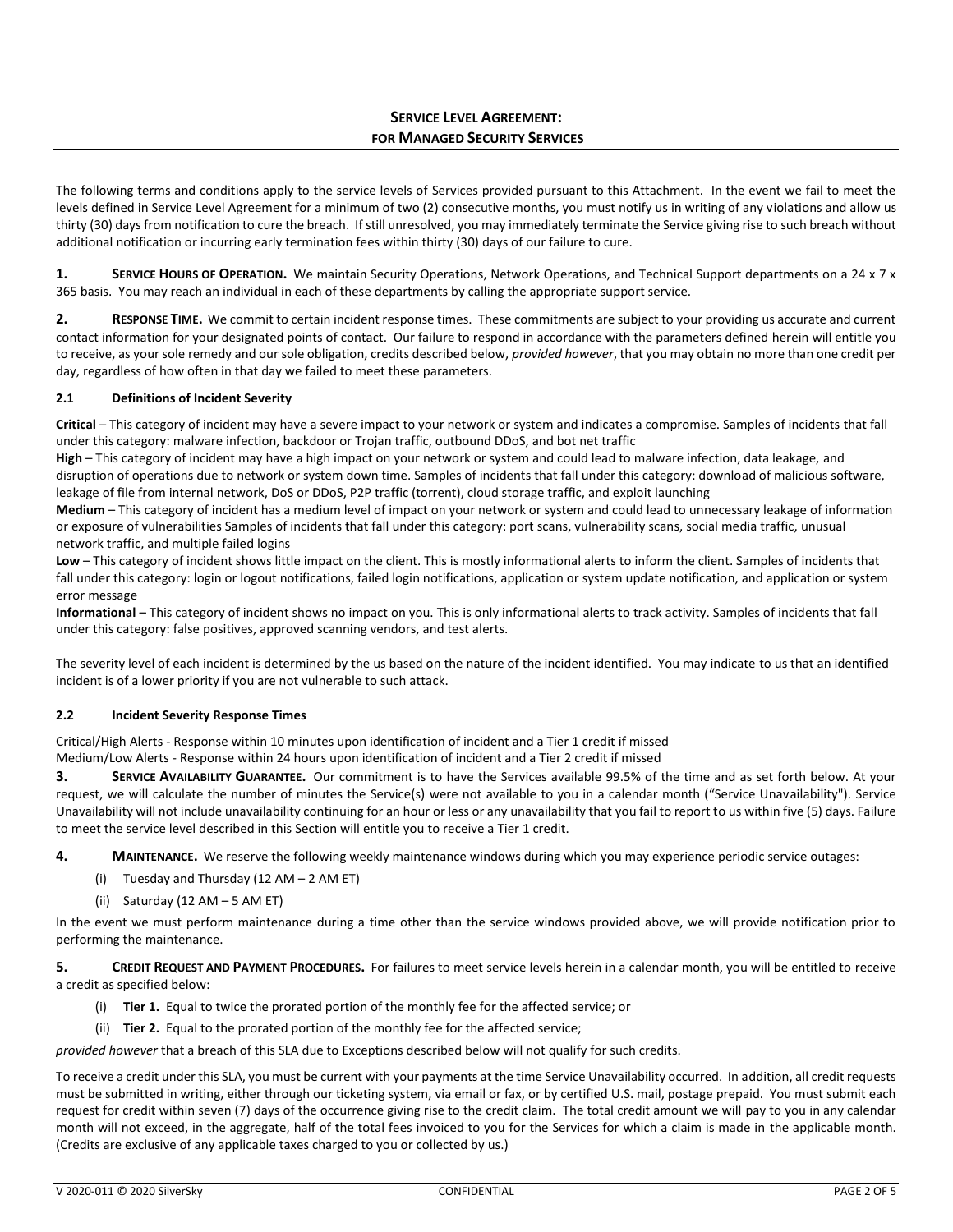**6. EXCEPTIONS.** You will not receive any credits under this SLA in connection with any failure or deficiency of the Services or a failure to meet service level caused by or associated with any of the following:

- (i) Maintenance, as defined above;
- (ii) Fiber cuts or other such issues related to telephone company circuits or local ISP outside of our control;
- (iii) Your applications, equipment, or facilities;
- (iv) You or any of your end-user' acts or omissions;
- (v) Reasons of Force Majeure as defined in the MSA;
- (vi) Any act or omission on the part of any third party, not reasonably within our control;
- (vii) First month of service for the specific Services for which a credit is claimed;
- (viii) DNS issues outside our direct control;
- (ix) Broadband connectivity.

### **7. FAIR USAGE CAP FOR LOG COLLECTION ON MONITORING SERVICE**

(i) SilverSky maintains a fair usage policy to ensure the availability and sustainability of the Monitoring Service. Failure to adhere to the fair usage policy will result first in a notification to you and then, if you fail to take remedial action, suspension of this SLA until such time as the usage level on the affected device falls below the notification threshold set forth below. Usage information is made available to you within our portal.

> 1. SilverSky will notify you that you are exceeding the Fair Usage Threshold or "FUT" when you exceed any of the following FUTs:

1. The average events per second across the set of monitored devices exceeds 10 events per second per device, over a 7 day period. An individual device exceeds an average of 100 events per second, over a 1 hour period

2. The average events per second across the set of monitored devices exceeds 10 events per second per device, over a 30 day period.

### (ii) Partial Service Suspension Threshold

Following the notice as set forth in (i) 1.1 above, if the average events per second across the set of monitored devices exceeds 10 events per second per device, over a 7 day period, SilverSky reserves the right cease ingestion of security events from an affected device, starting from the device producing the most events per second, until the average events per second across the set of monitored devices falls beneath the FUT.

Following the notice posted to the portal as set forth in (i) 1.1 above, if an individual device exceeds an average of 100 events per second, over a 1 hour period, SilverSky may upon notification to the Customer cease ingestion of security events from the affected device.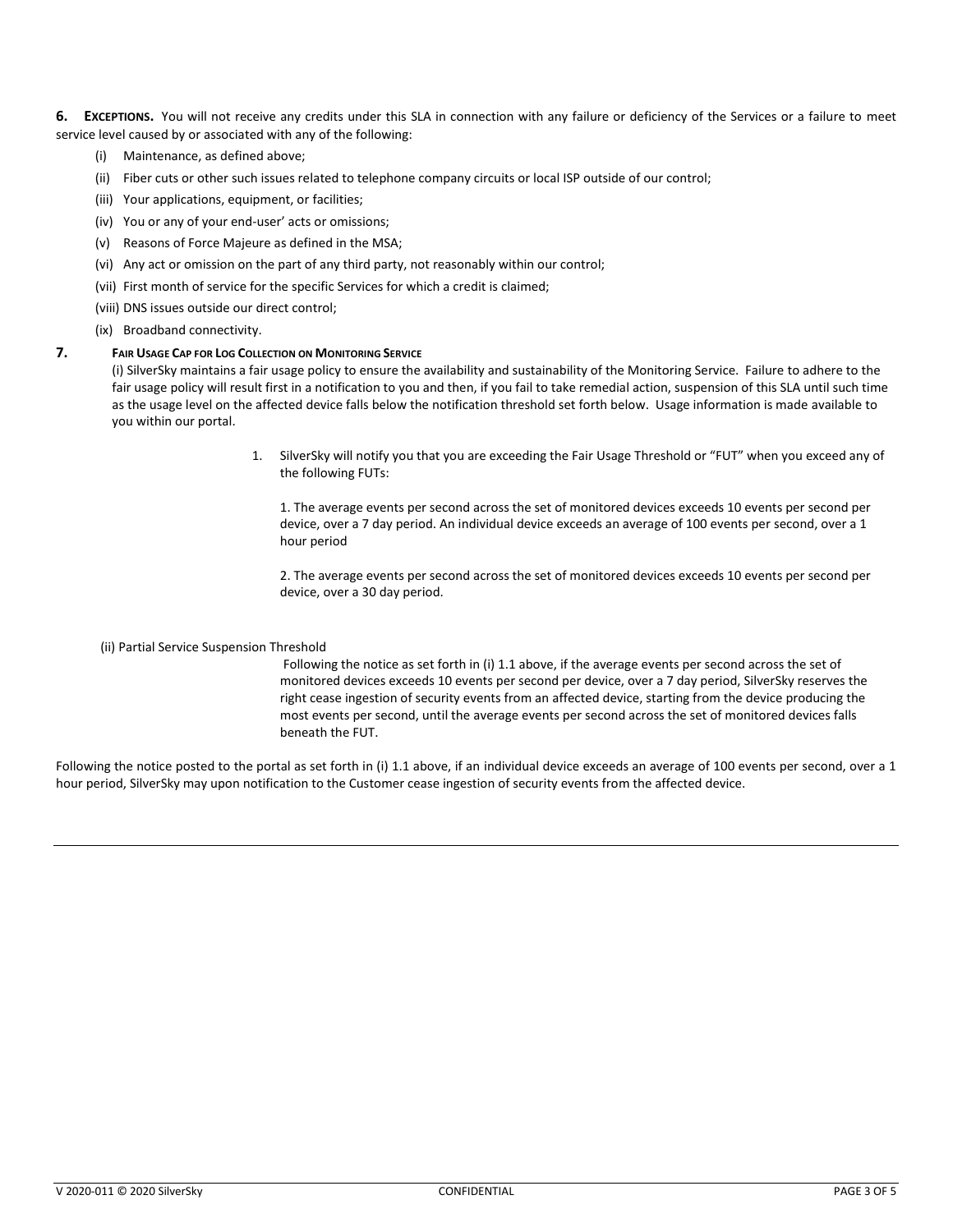# **Managed Detection & Response**

## **SCOPE OF WORK**

We will provide the customer with the following services:

- a. Cyber Threat Detection: Collect event and log files from devices on the Customer's network and ingest them in to our analytic engines for risk identification and notification. All automated alerts will be sent to you through the portal along with email notifications.
- b. Threat Intelligence Integration: Incorporate current threat intelligence feeds, including over 1-million indicators of compromise which are updated hourly. This threat intelligence technology is intended to improve the accuracy of risk identification process and to reduce overall false positives and provide early warning to serious threats facing you.
- c. Security Analysis: Cybersecurity analytic engines, managed by security analysts, will create, assess, and escalate each alert which can be managed through the portal to reduce false positives in order that only actionable incidents are sent to the Customer for further investigation or remediation.
- d. Remediation Guidance: The Incident Response Platform will alert the Customer of events requiring immediate attention, and provide guidance on how to best mitigate and remediate issues as they occur.
- e. Security/Compliance Reporting: The portal will allow the Customer to schedule and run reports covering various areas of cybersecurity and Compliance. This will allow the Customer to prepare evidential matter around possible breaches in security, risk mitigation taken, and other elements of the environment to demonstrate its compliance efforts to interested parties.

# **SERVICE IMPLEMENTATION**

### **SilverSky Responsibilities**

- a. Conduct a knowledge-sharing survey to collect information about the Customer's environment, including devices to be monitored and processes needed to support the implementation of services.
- b. Establish a secure method of transmitting logs from the Customer network to the platform.
- c. Provide assistance to the Customer to configure devices chosen for monitoring.
- d. Notify the Customer of receipt of logs and confirm proper operational integration to ensure alerting.
- e. Provide initial training and training materials for the portal.

### **Customer Responsibilities**

- **a.** The Customer shall designate a qualified and trained Technical Lead to oversee the Customer engagement for this project. The Technical Lead will oversee the project, track status, facilitate the delivery of services and progress of the project, and communicate to the Customer's stakeholders.
- **b.** If necessary, provide a virtual host or device which meets the system requirements of the log collector, as directed by us.

### **Service Deliverables**

- a. Capture device logs from the Customer's monitored devices.
- b. Perform analysis of the log data. This includes, but is not limited to, aggregation, parsing, correlation and alerting.
- c. In cases of significant risk, our security engineers will analyze incidents following an alert by the system-risk notification system.
- d. Security Engineers will notify the Customer of incidents requiring a response. Instructions on threat remediation and consultation will be provided.
- e. 24/7/365 phone-based incident support for additional investigation and guidance for the Customer.
- f. Security alerts will be sent to the Customer within 10-minutes of its creation.

## **ASSUMPTIONS**

## **SilverSky**

- a. Shall provide resources who have been trained on products, technologies, and services applicable to this Scope of Work.
- b. All communications, notifications, and alerts will be provided to Customer.

### **Customer**

a. The Customer shall furnish, in a timely manner, all resources including personnel, systems, information, and software